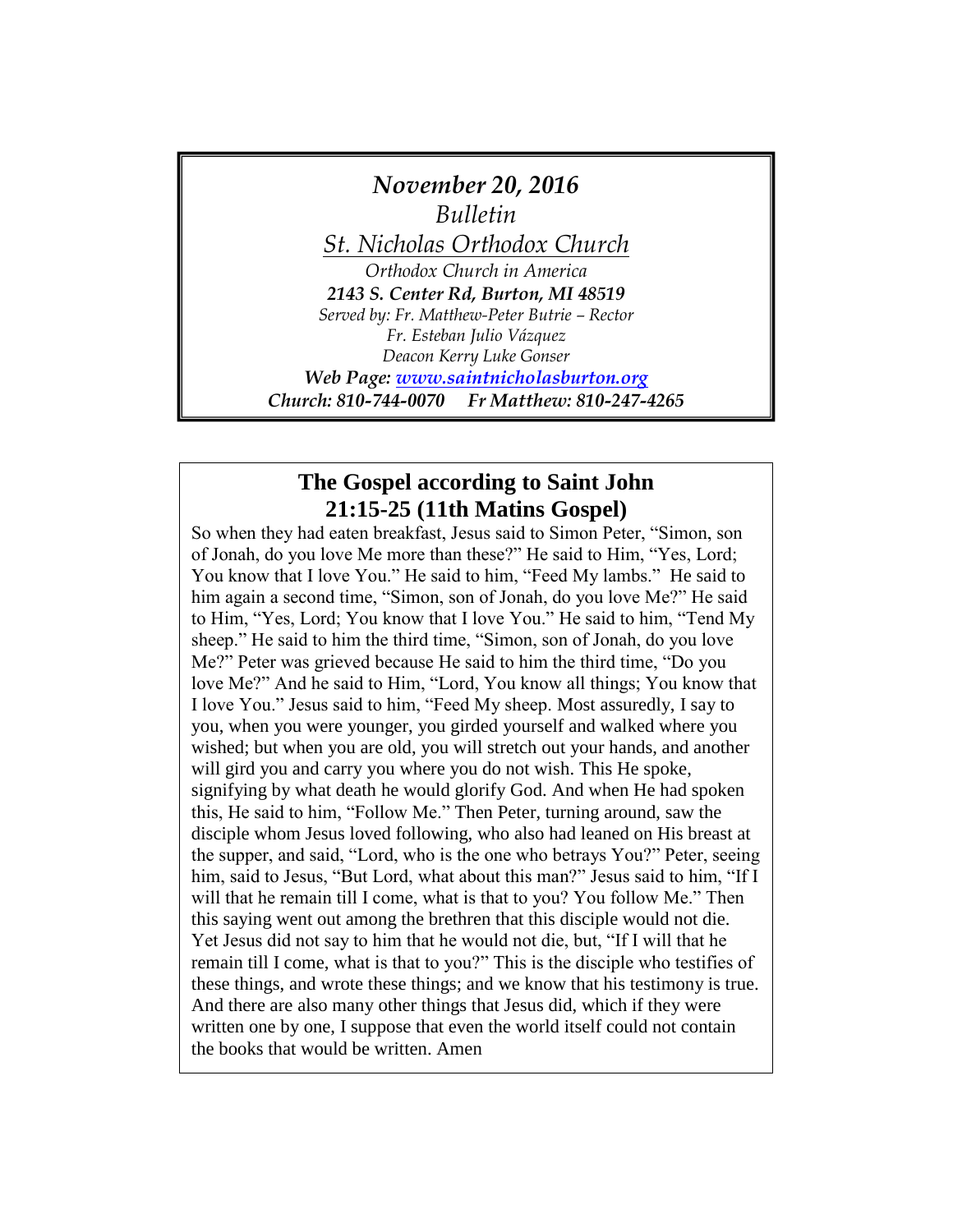**SUNDAY, NOVEMBER 20, 2016 22ND SUNDAY AFTER PENTECOST —Tone 5. Forefeast of the Entry Into the Temple of the Most-holy Theotokos. Ven. Gregory Decapolites (816). St. Proclus, Archbishop of Constantinople (446-447). Ven. Diodorus, Abbot of Yuregórsk (1633). Martyr Dasius of Dorostorum (3rd c.). Martyrs Eustace, Thespesius, and Anatolius of Nicæa (312). Hieromartyrs Nerses and Joseph; John, Saverius, Isaac, and Hypatius, Bishops of Persia; Martyrs Azades the Eunuch, Savonius, Thecla, Anna, and many other men and women who suffered in Persia (343).**

# **TROPARIA**

**(Tone 5)** Let us, the faithful, praise and worship the Word, co-eternal with the Father and the Spirit, born for our salvation from the Virgin; for He willed to be lifted up on the Cross in the flesh, to endure death, and to raise the dead// by His glorious Resurrection.

**(Tone 4)** Today Anna bequeaths joy to all instead of sorrow, by bringing forth her fruit, the only ever-Virgin. In fulfillment of her vow, today with joy she brings to the temple of the Lord, the true temple and pure Mother of God the Word.

**(Tone 4)** In truth you were revealed to your flock as a rule of faith, a model of meekness, and teacher of abstinence, so you won the heights by humility, and riches by poverty, O Holy Father Nicholas, intercede with Christ God to save our souls.

## **KONTAKION**

**(Tone 4)** Today the universe is filled with joy at the glorious feast of the Mother of God, and cries out: "She is the heavenly tabernacle."

#### *The Prokeimenon in the Fifth Tone:* **Thou, O Lord, shalt protect us / and preserve us from this generation forever.**

*v:* **Save me, O Lord, for there is no longer any that is godly.** 

**THE EPISTLE OF THE HOLY APOSTLE PAUL TO THE GALATIANS (6:11-18)** *Brethren:* See with what large letters I am writing to you with my own hand. It is those who want to make a good showing in the flesh that would compel you to be circumcised, and only in order that they may not be persecuted for the cross of Christ. For even those who receive circumcision do not themselves keep the law, but they desire to have you circumcised that they may glory in your flesh. But far be it from me to glory except in the cross of our Lord Jesus Christ, by which the world has been crucified to me, and I to the world. For neither circumcision counts for anything, nor uncircumcision, but a new creation. Peace and mercy be upon all who walk by this rule, upon the Israel of God. Henceforth let no man trouble me; for I bear on my body the marks of Jesus. The grace of our Lord Jesus Christ be with your spirit, brethren. Amen.

## *Alleluia, Tone 5*

- *v:* **I will sing of Thy mercies, O Lord, forever; with my mouth I will proclaim Thy truth from generation to generation.**
- *v:* **For Thou hast said: Mercy will be established forever; Thy truth will be prepared in the heavens.**

## **THE HOLY GOSPEL ACCORDING TO SAINT LUKE (12:16-21)**

And Jesus told them a parable, saying, "The land of a rich man brought forth plentifully; and he thought to himself, 'What shall I do, for I have nowhere to store my crops?' And he said, 'I will do this: I will pull down my barns, and build larger ones; and there I will store all my grain and my goods. And I will say to my soul, Soul, you have ample goods laid up for many years; take your ease, eat, drink, be merry.' But God said to him, 'Fool! This night your soul is required of you; and the things you have prepared, whose will they be?' So is he who lays up treasure for himself, and is not rich toward God."

**COMMUNION HYMN** Praise the Lord from the heavens! Praise Him in the highest! Alleluia, Alleluia, Alleluia!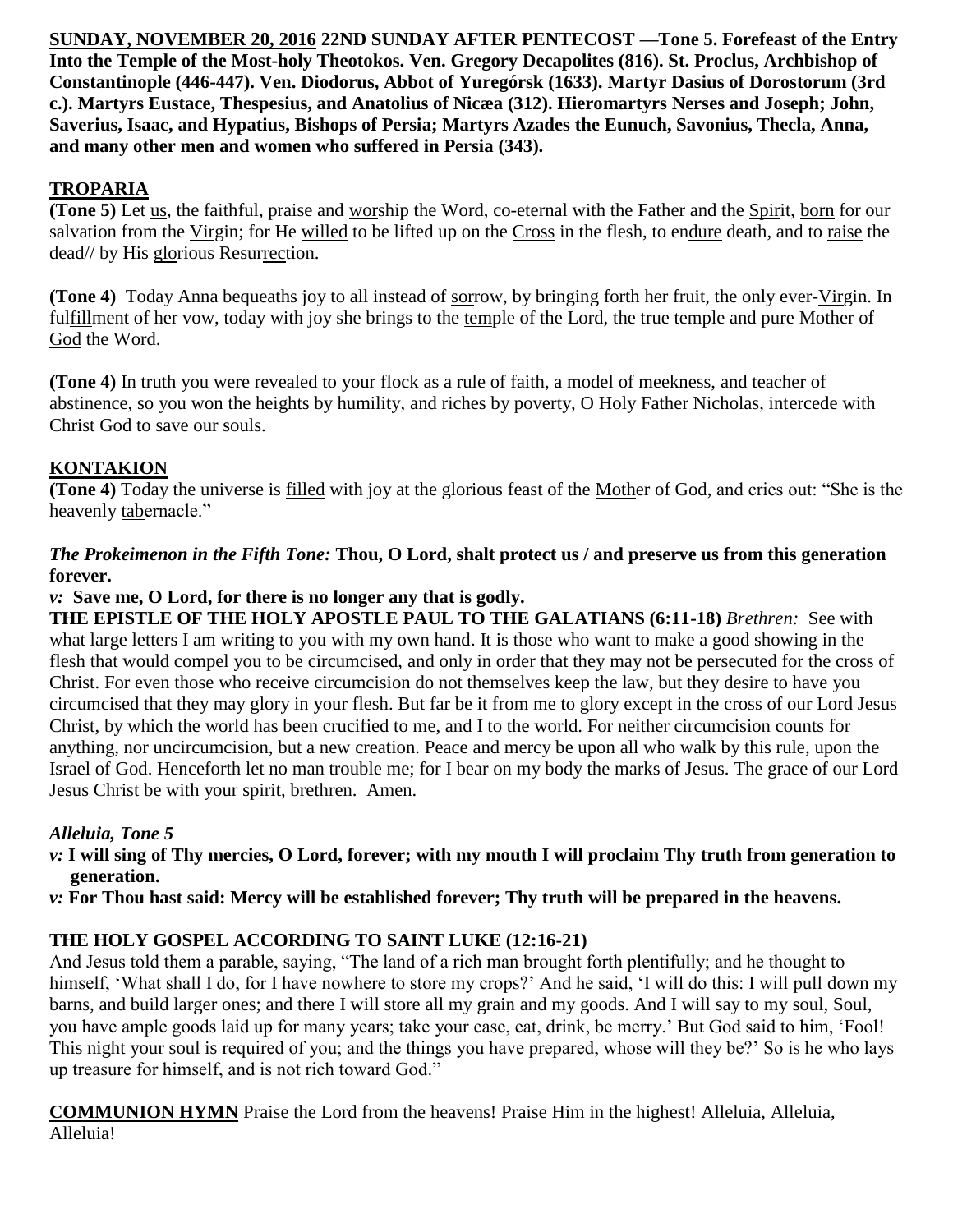#### *Father, when should we sit or stand during the Divine Liturgy?*

The traditional posture for prayer and worship in the Orthodox Church has been to stand. In the Orthodox "old countries", there are usually no pews in the churches. Chairs or benches on the side walls are usually reserved for the elderly and infirm. In North America, we have tended to build our churches with pews, and since we have them, we need to figure out when we may sit and when we should stand. First of all, it is fully acceptable to stand for the entire service.

When should you definitely stand? Always during these times:

- The beginning of Liturgy & Great Litany
- The Little Entrance with the Gospel book
- The Epistle Reading
- The Gospel Reading
- The Cherubic Hymn
- The Great Entrance with the gifts
- The Anaphora through to Holy Communion and to the Dismissal
- Whenever the priest or bishop gives a blessing

If health or a medical condition makes it difficult to stand for the entire Liturgy, then we can be seated for a time.

|                                                                                      | November 20, 2016 |
|--------------------------------------------------------------------------------------|-------------------|
| တို့မှာ တို့မှာ တို့မှာ တို့မှာ တို့မှာ တို့မှာ တို့မှာ တို့မှာ တို့မှာ တို့မှာ တို့ | တဲ့နိုးဝ တဲ့နို   |
| <b>CANDLE INTENTIONS FOR THE HEALTH AND BLESSINGS OF</b>                             |                   |
|                                                                                      |                   |
|                                                                                      |                   |
| Health & Blessings for our President-elect Donald Trump and Vice President-elect     |                   |
|                                                                                      |                   |
| Fr. Joe, Fr. Andrew, Deacon Anthony, Aaron, Jo Ann, Nicolai, Kosta,                  |                   |
| Jimmy, Gloria, Laurie, Walt & Zina, Dorothy, Joseph, Jeanette, Reggie,               |                   |
| Calvin & Ruth, Taras, Anna, Stojan & Mira, Bosa, Helen, Ted & Marlene,               |                   |
|                                                                                      |                   |
| CANDLE INTENTIONS FOR ALL THOSE IN BLESSED REPOSE                                    |                   |
|                                                                                      |                   |
|                                                                                      |                   |
|                                                                                      |                   |
|                                                                                      |                   |
|                                                                                      |                   |
| <b>ETERNAL LIGHT AT THE ALTAR (Nov. 13)</b>                                          |                   |
|                                                                                      |                   |
| ETERNAL LIGHT AT THE ALTAR (Nov. 20)                                                 |                   |
|                                                                                      |                   |
|                                                                                      |                   |

ခရွို့လ ခရွို့လ ခရွို့လ ခရွို့လ ခရွို့လ ခရွို့လ ခရွို့လ ခရွို့လ ခရွို့လ ခရွို့လ ခရွို့လ ခရွို့လ ခရွို့လ ခရွိုင

Welcome all of our friends and visitors to St. Nicholas! Please join us for fellowship, coffee and donuts in our parish hall. Volunteers are needed to serve today.